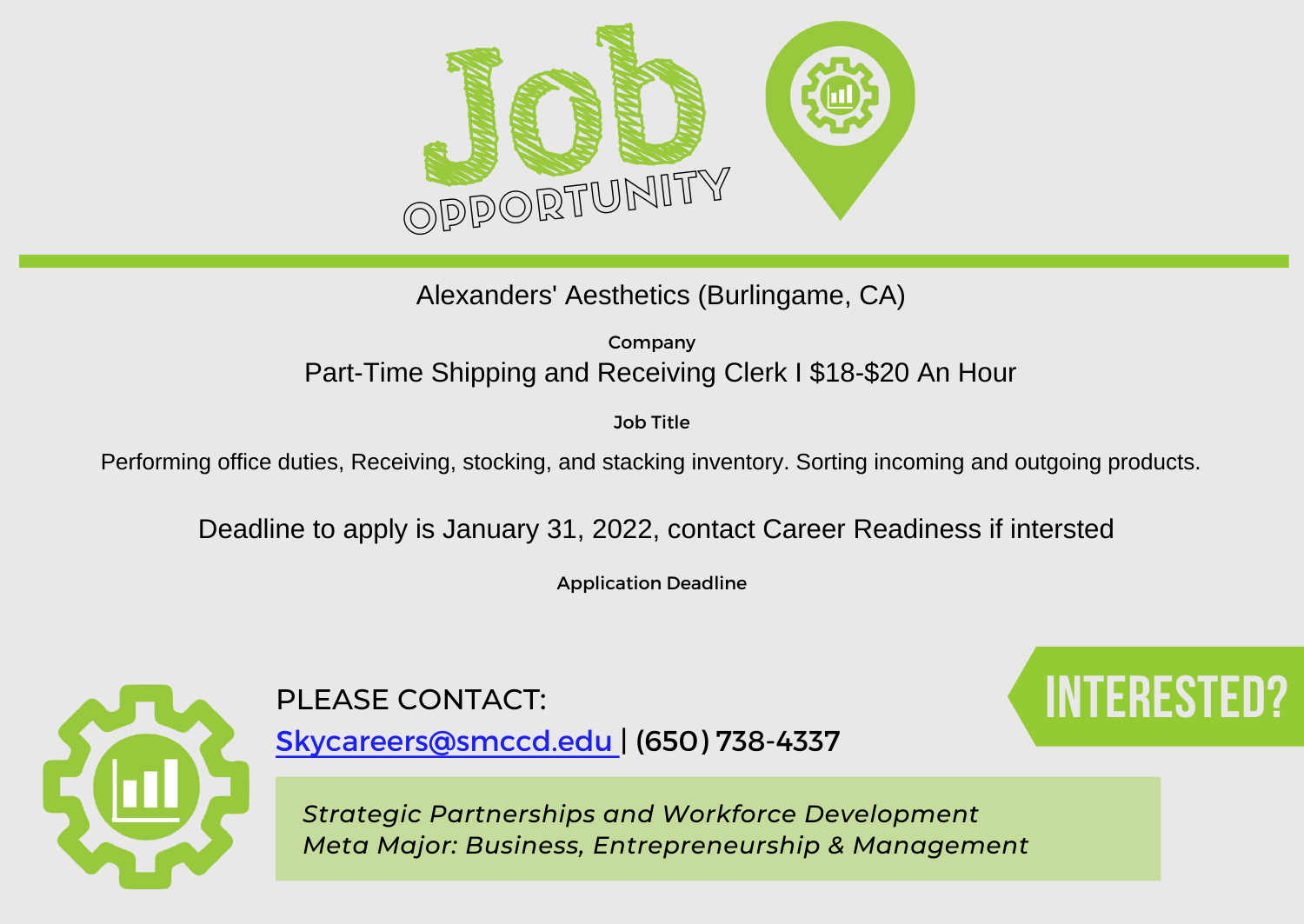

Bon Appetit (Mountain View, CA)

Company Full-Time Human Resource Admin Assistant I Competitive pay provided

Job Title

HR Admin Assistant Position Available With Bon Appetit at Google In Mountain View via for Bon Appetit at Google in

Two positions are available- please contact Career Readiness if interested

Application Deadline



PLEASE CONTACT: **Interested and the set of the set of the set of the set of the set of the set of the set of the set of the set of the set of the set of the set of the set of the set of the set of the set of the set of the** 

[Skycareers@smccd.edu | \(650\) 738-4337](mailto:skycareers@smccd.edu)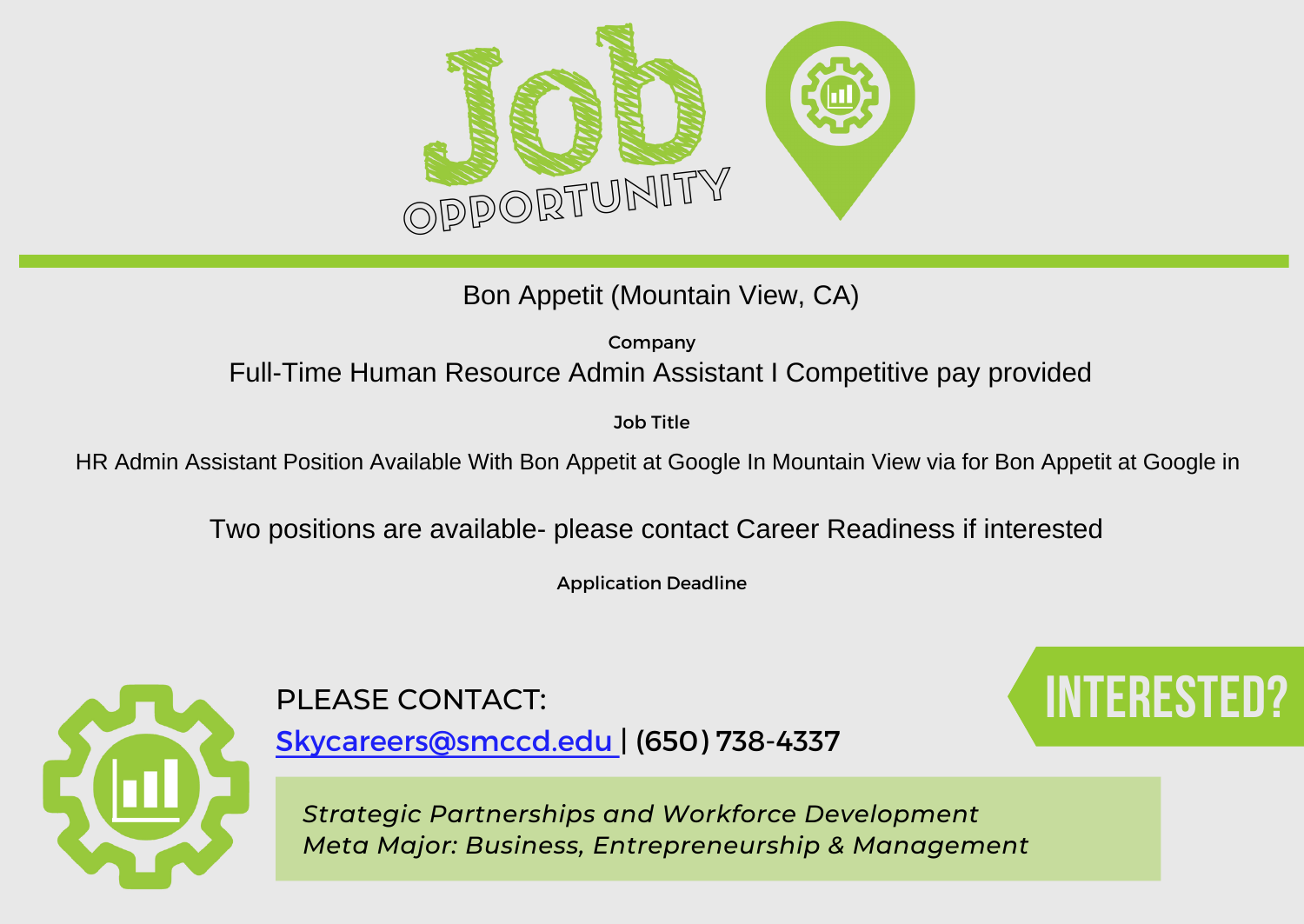

Expeditors International (Brisbane, CA)

Company Logistics Specialist/Customer Service Agent I \$22.00 an Hour

Job Title

Maintain positive, strong relationships with customers and suppliers. Great opportunity to promote and grow.

Contact Career Readiness if interested

Application Deadline



## PLEASE CONTACT: **Interested Contact**:

[Skycareers@smccd.edu | \(650\) 738-4337](mailto:skycareers@smccd.edu)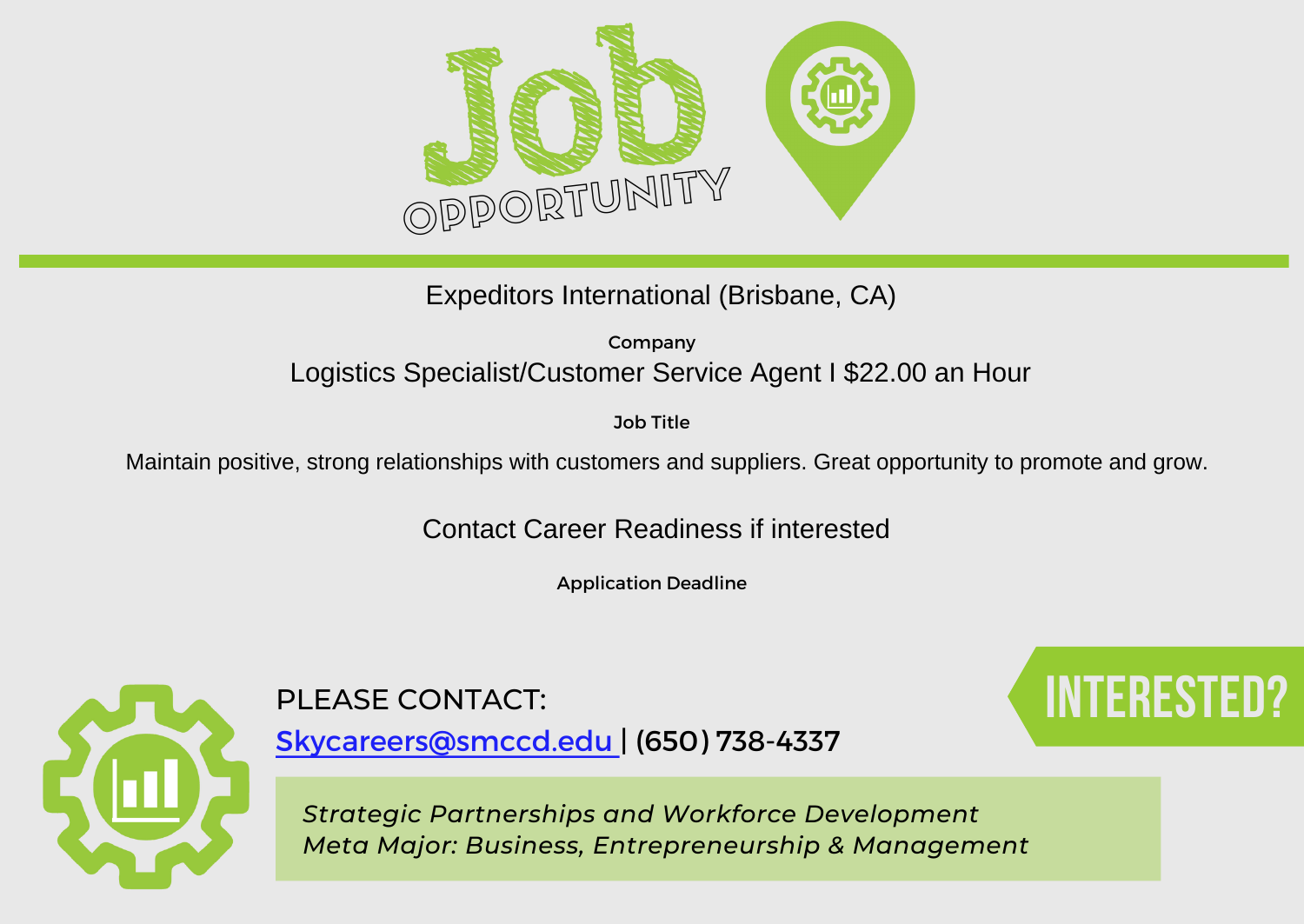

Frito Lay (Brisbane, CA)

Company Full-Time Merchandiser - Seasonal I \$22.25 an Hour

Job Title

Seasonal Merchandisers are responsible for merchandising Frito-Lay's complete line of quality products in local stores

Contact Career Readiness if interested

Application Deadline



## PLEASE CONTACT: **Interested Contact**:

[Skycareers@smccd.edu | \(650\) 738-4337](mailto:skycareers@smccd.edu)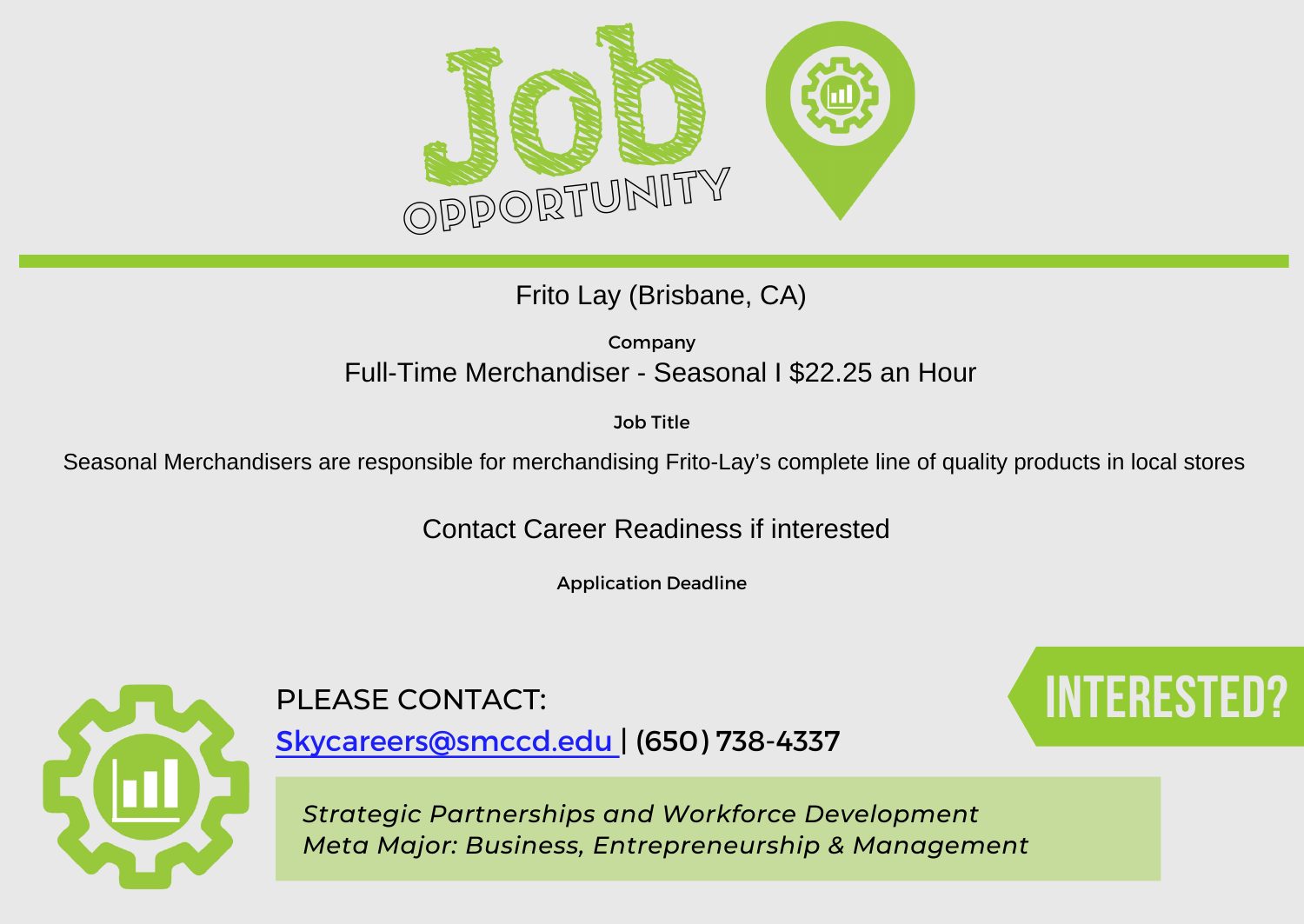

Frito Lay (Brisbane, CA)

Company Full-Time Precision Specialist I \$24.75 an Hour

Job Title

This position comprises several different roles including Relief Merchandiser/Delivery Specialist/ Account Lead

Please reach out to Career Readiness if interested

Application Deadline



PLEASE CONTACT: **Interested Contact:** 

[Skycareers@smccd.edu | \(650\) 738-4337](mailto:skycareers@smccd.edu)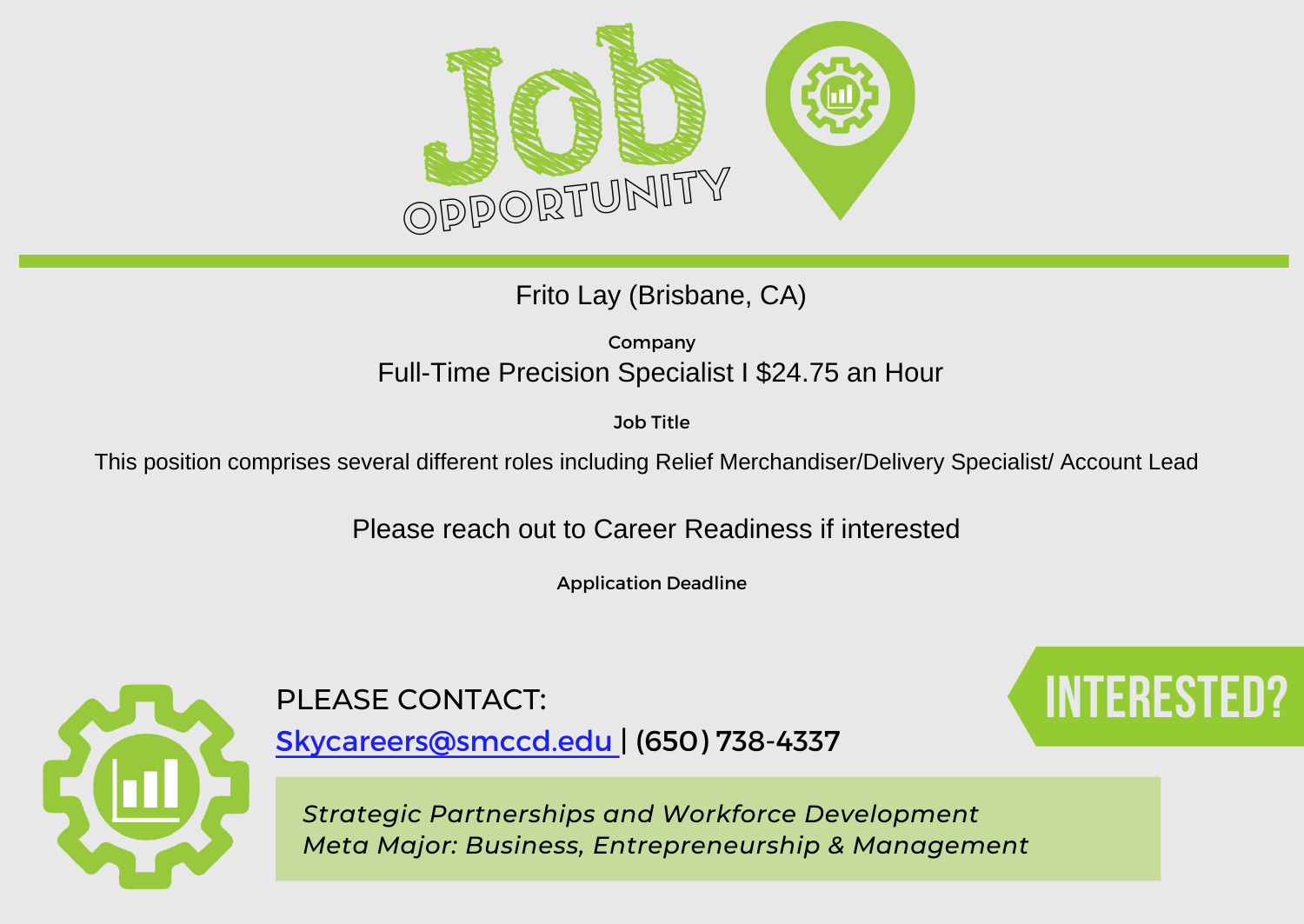

G. Pucci & Sons (Brisbane, CA)

Company Part-Time Warehouse Associate I \$19.00 an Hour

Job Title

Family owned company looking for a Warehouse Associate to maintain the flow of the warehouse

5 positions are available- contact Career Readiness if interested

Application Deadline



PLEASE CONTACT: **Interested Contact**:

[Skycareers@smccd.edu | \(650\) 738-4337](mailto:skycareers@smccd.edu)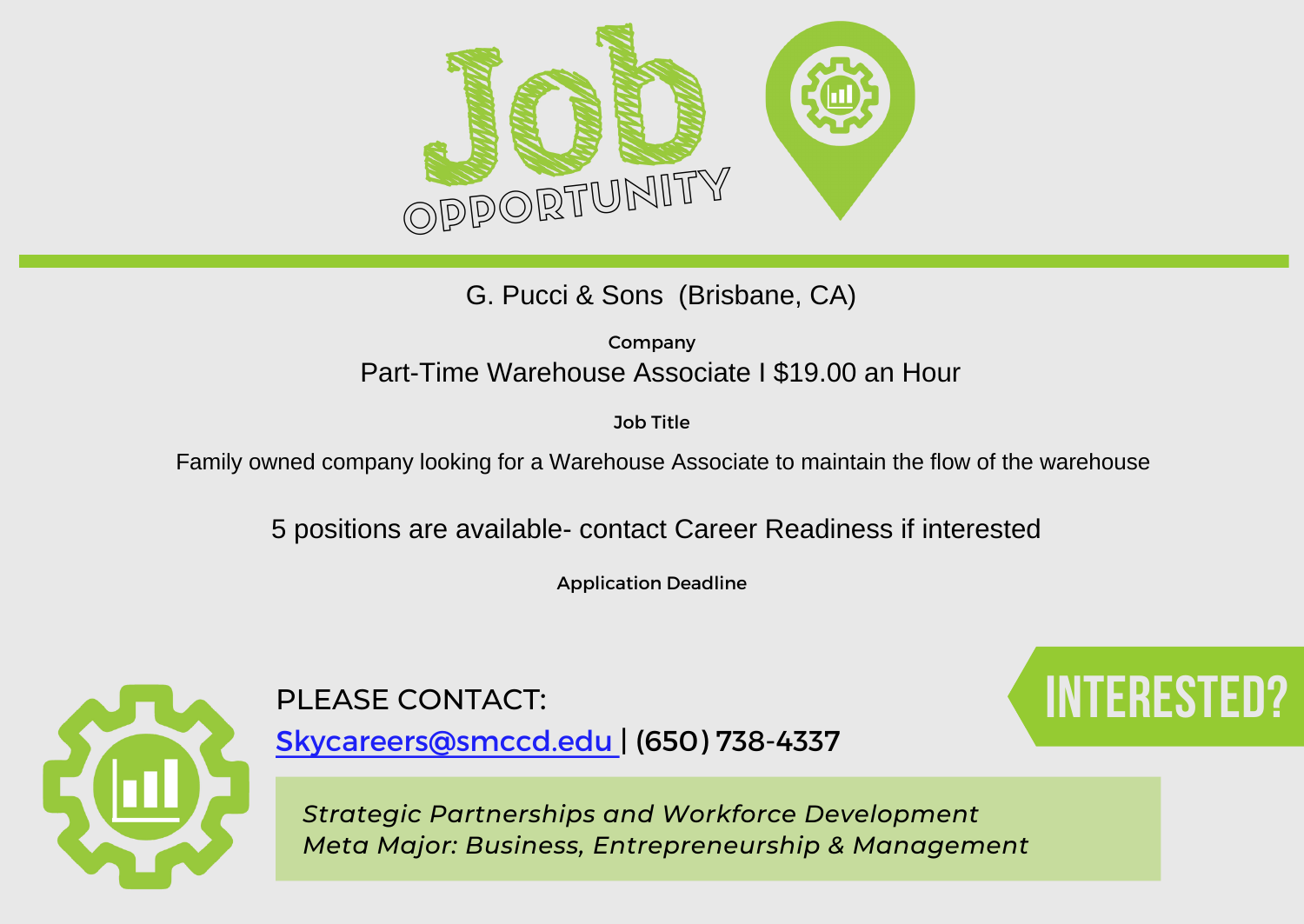

### Hertz Rent a Car (Throughout the Bay Area)

Company Full-Time Customer Service & Sales Associate I \$19.05 an Hour

Job Title

Provide excellent service to customers as you consult, inform and process rentals. Multi-lingual speaking a plus

5 positions available- contact Career Readiness if Interested

Application Deadline



PLEASE CONTACT: **Interested and the set of the set of the set of the set of the set of the set of the set of the set of the set of the set of the set of the set of the set of the set of the set of the set of the set of the** 

[Skycareers@smccd.edu | \(650\) 738-4337](mailto:skycareers@smccd.edu)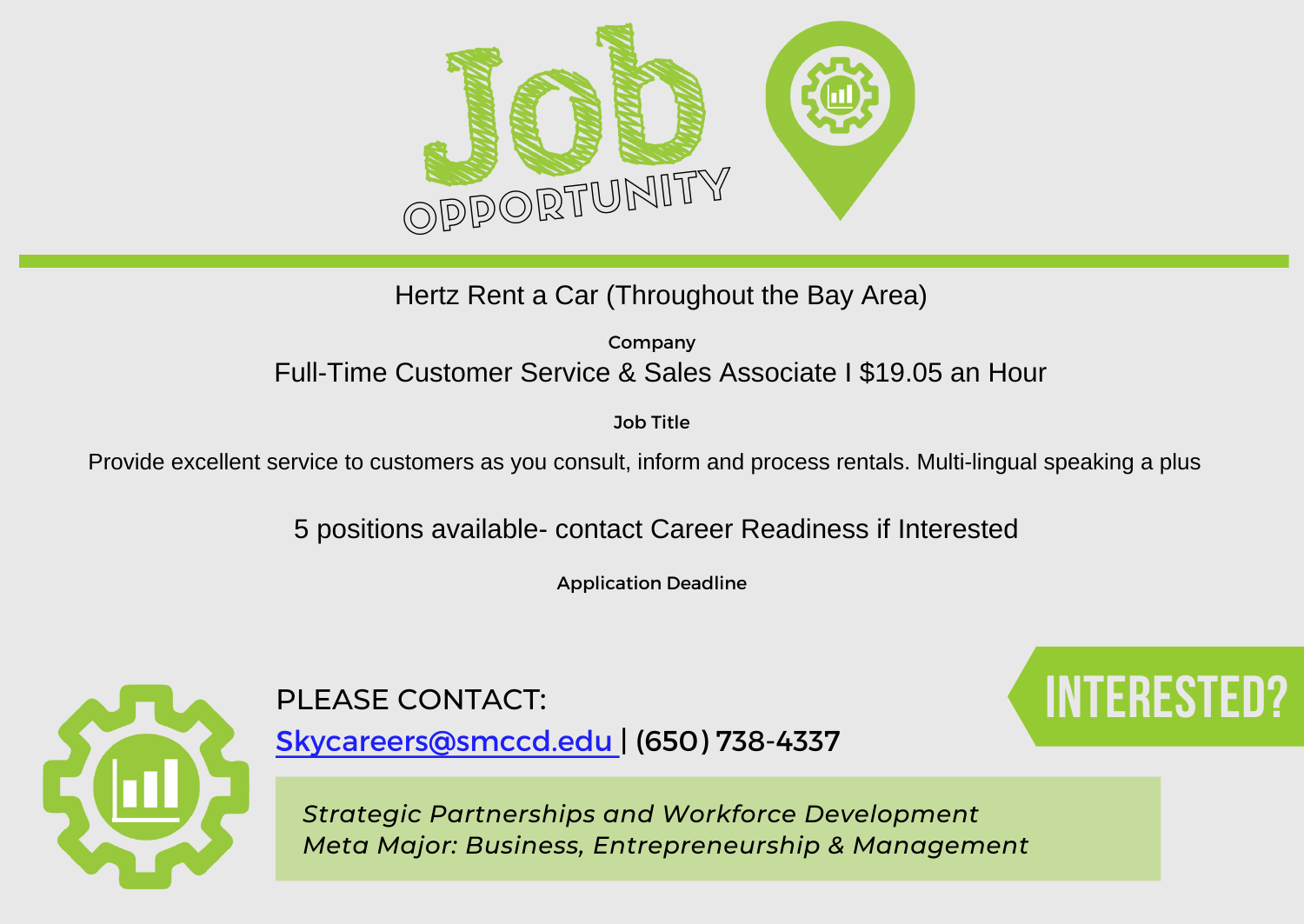

School-to-School International (Pacifica, CA)

Company Full-Time Accounting and Operations Coordinator I \$57,000 Annual Salary

Job Title

The Accounting and Operations Coordinator supports the organization with accounting, administration, and compliance.

Contact Career Readiness if interested

Application Deadline



## PLEASE CONTACT: **Interested and the set of the set of the set of the set of the set of the set of the set of the set of the set of the set of the set of the set of the set of the set of the set of the set of the set of the**

[Skycareers@smccd.edu | \(650\) 738-4337](mailto:skycareers@smccd.edu)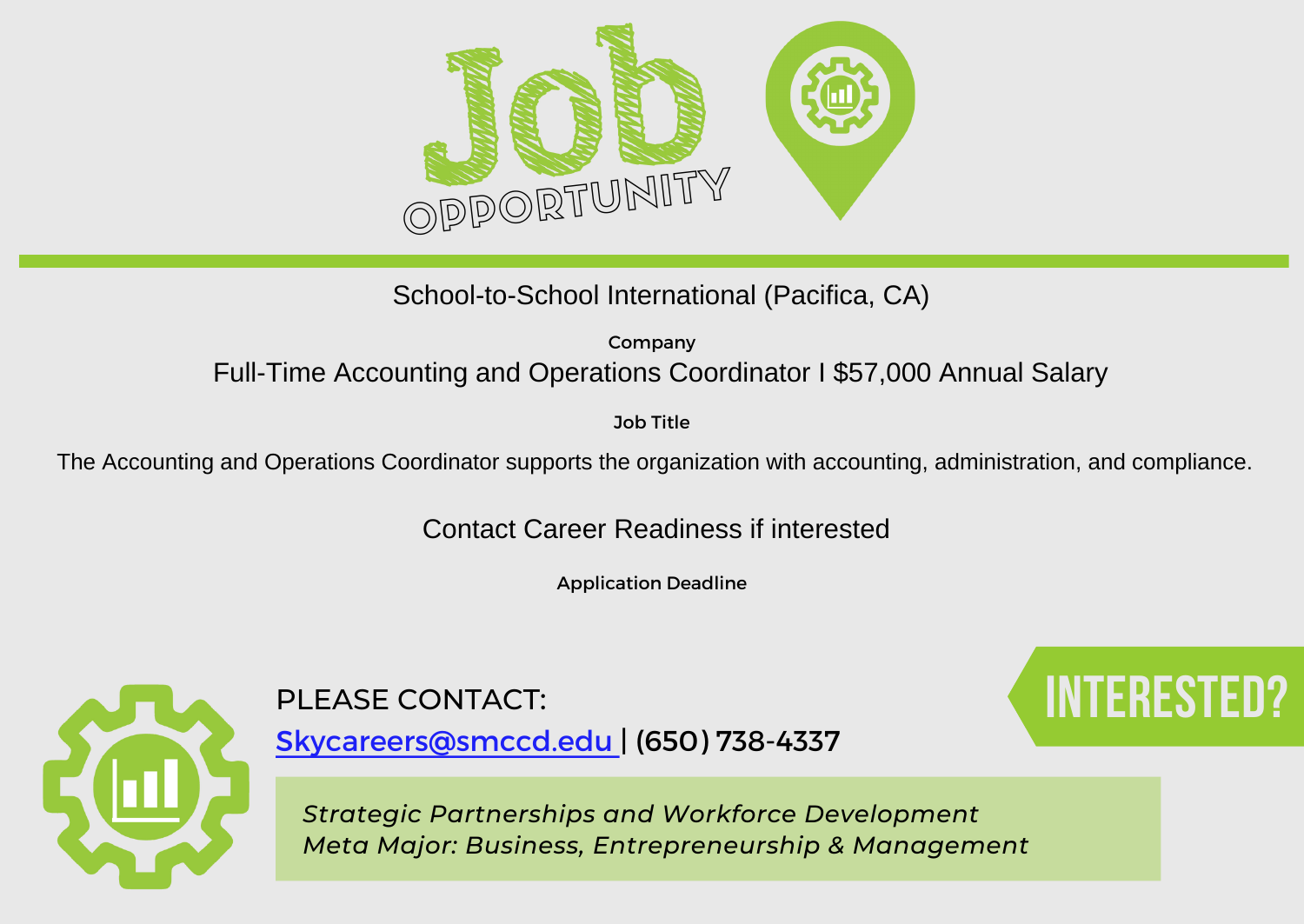

State Farm Insurance (Daly City, CA)

Company

Part-Time Customer Relations Representative I \$20.00 - \$24.00 an Hour plus commission

Job Title

Provide prompt, accurate, and friendly customer service, educate customers about insurance options

Deadline to apply is 2/19/2022, Contact Career Readiness if interested

Application Deadline



[Skycareers@smccd.edu | \(650\) 738-4337](mailto:skycareers@smccd.edu)

PLEASE CONTACT: **Interested Contact**: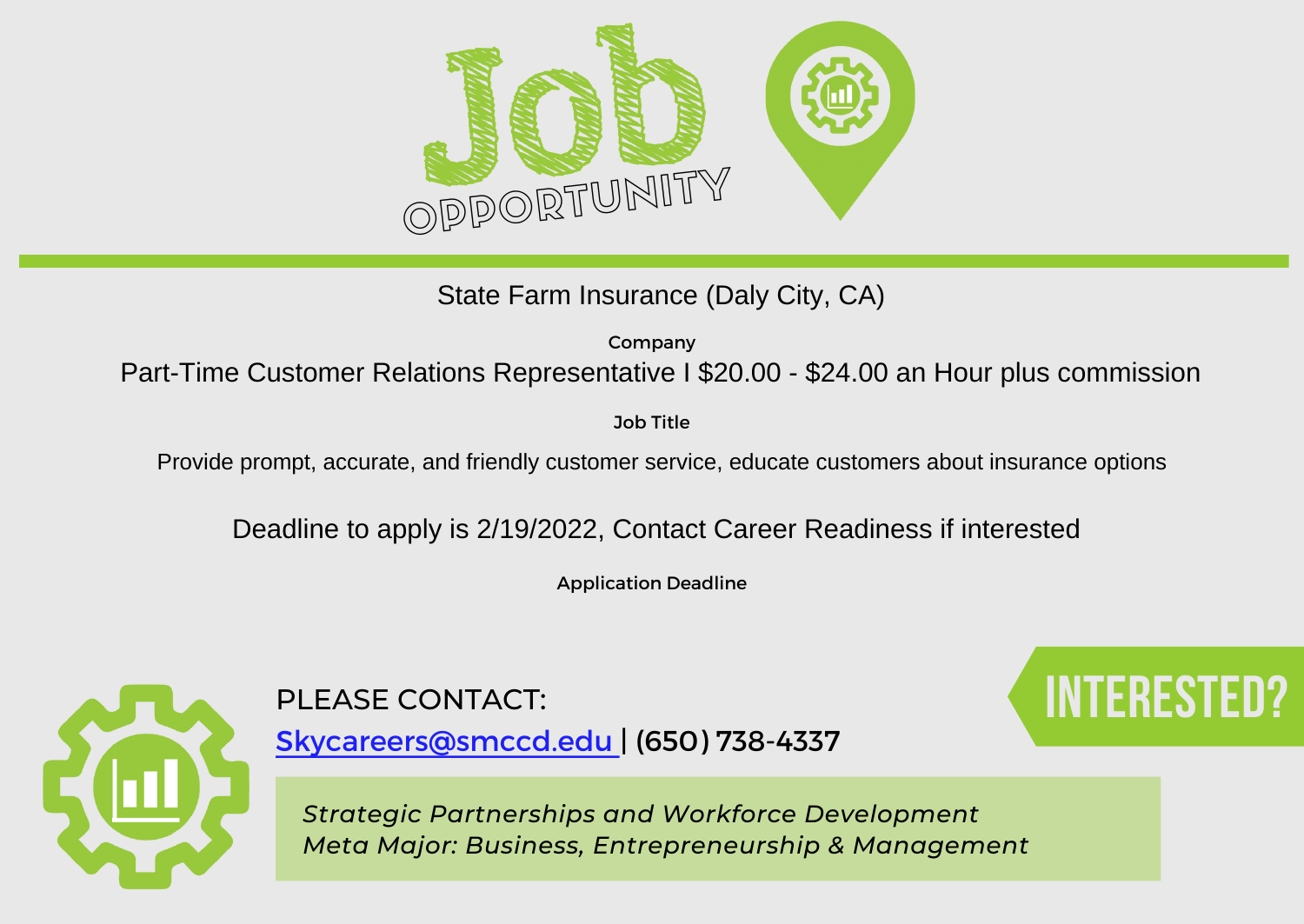

Unitrans International Logistics (South San Francisco, CA)

Company Domestic Operations Clerk I \$18-\$22 an Hour

Job Title

Contact vendors via email and phone to confirm charges for shipment moves, entering info into operating systems

Contact Career Readiness if interested

Application Deadline



[Skycareers@smccd.edu | \(650\) 738-4337](mailto:skycareers@smccd.edu)

*Strategic Partnerships and Workforce Development Meta Major: Business, Entrepreneurship & Management*

# PLEASE CONTACT: **Interested and the set of the set of the set of the set of the set of the set of the set of the set of the set of the set of the set of the set of the set of the set of the set of the set of the set of the**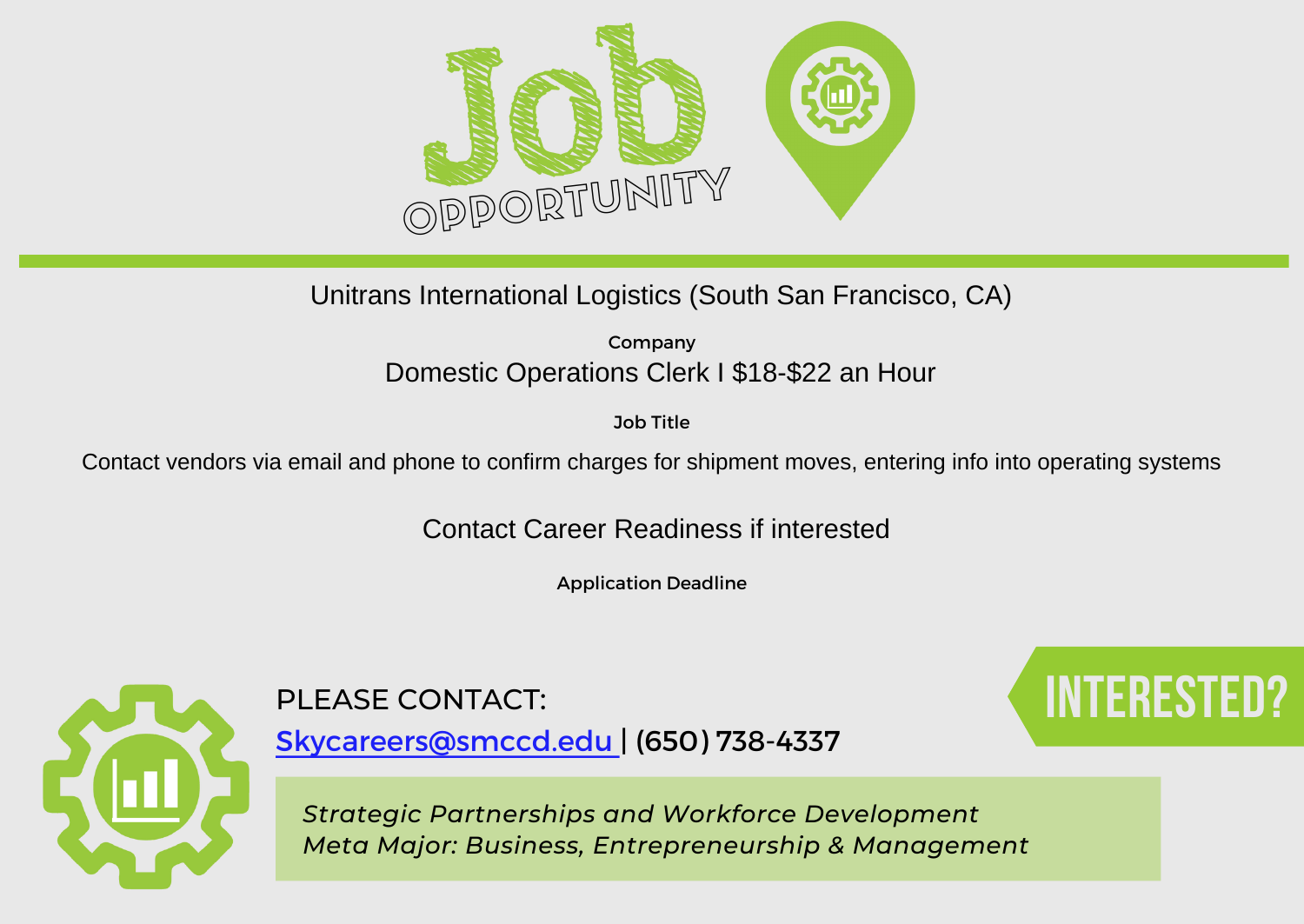

### Basecamp Fitness (Burlingame, CA)

Company Part-Time Fitness Sales Associate I \$16.00 an Hour

Job Title

Play a critical role in upholding best-in-class customer service for members on their fitness journey

Contact Career Readiness if interested

Application Deadline



## PLEASE CONTACT: **Interested and Contact Services**

[Skycareers@smccd.edu | \(650\) 738-4337](mailto:skycareers@smccd.edu)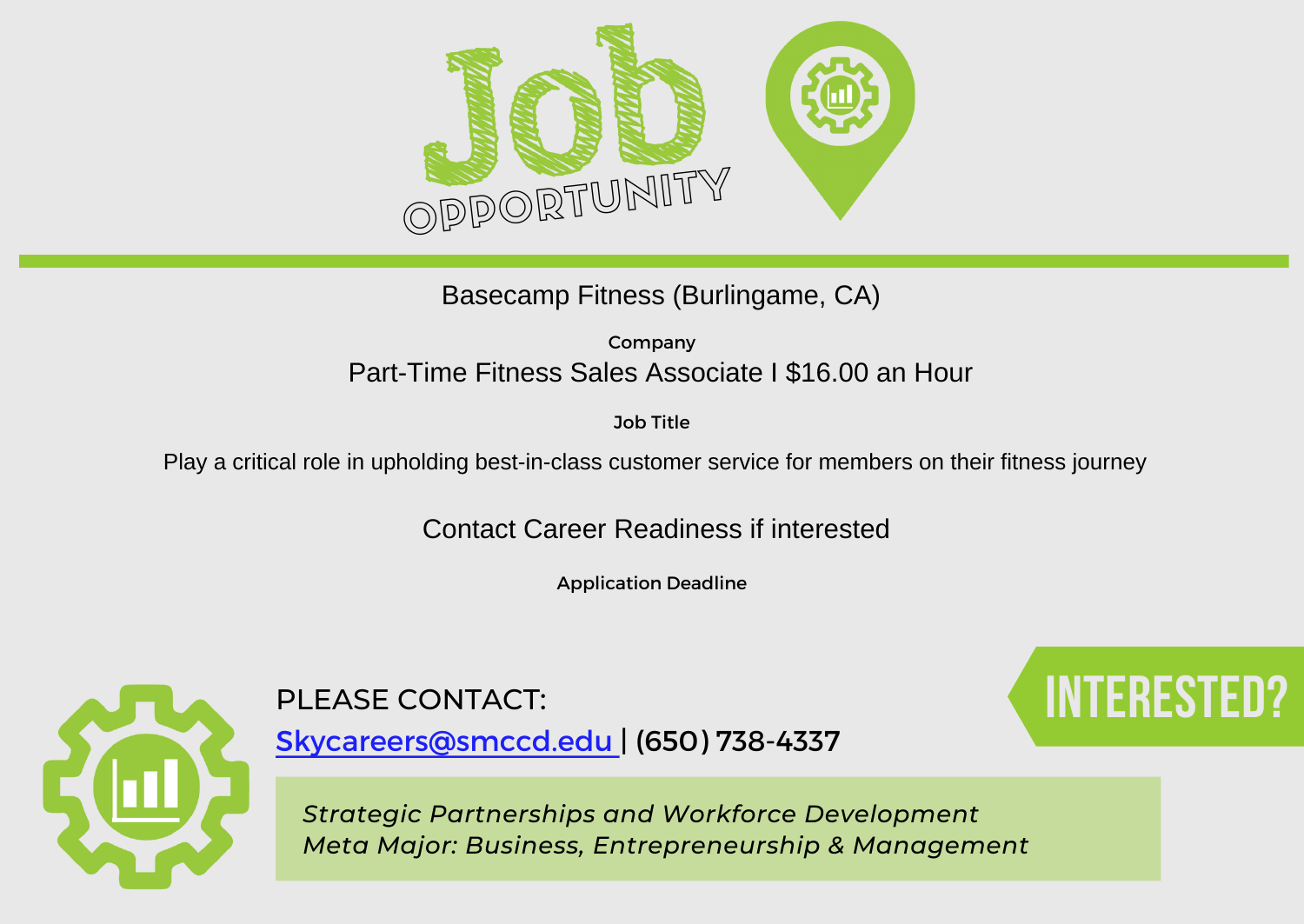

Best Buy (San Francisco, CA)

Company Inventory/Merchandising/Shipping Specialist I \$16.00 an Hour

Job Title

Order retrieval and shipping, stocking, and counting products across multiple categories, and assisting customers

Contact Career Readiness if interested

Application Deadline



PLEASE CONTACT: **Interested Contact**:

[Skycareers@smccd.edu | \(650\) 738-4337](mailto:skycareers@smccd.edu)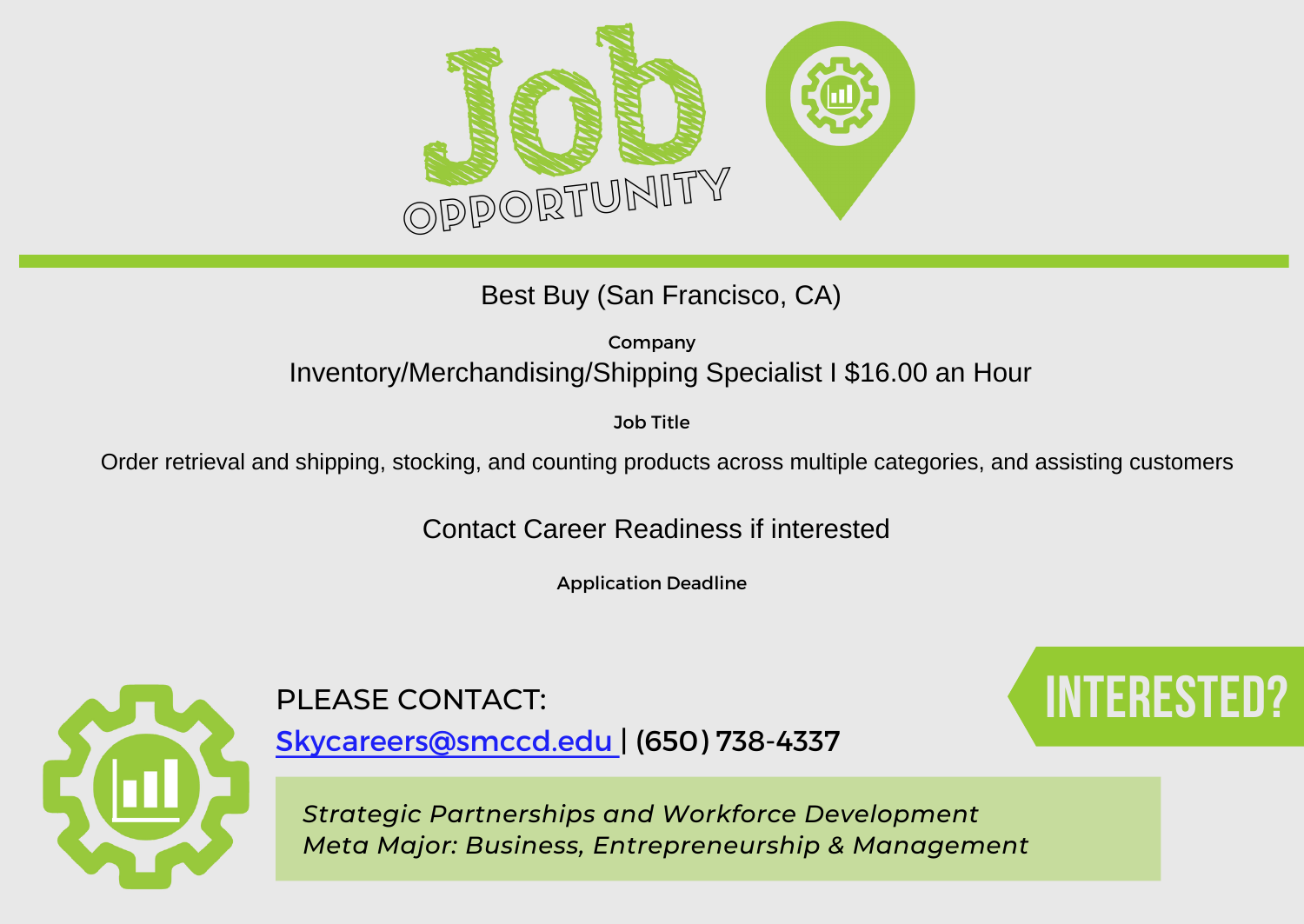

Menzies Aviation (San Francisco Airport)

Company Full-Time Cargo Warehouse Handler I \$19.05 an Hour

Job Title

Great opportunity responsible for receiving, storing, and distributing freight while maintaining safety standards

Contact Career Readiness if interested

Application Deadline



## PLEASE CONTACT: **Interested Contact**:

[Skycareers@smccd.edu | \(650\) 738-4337](mailto:skycareers@smccd.edu)